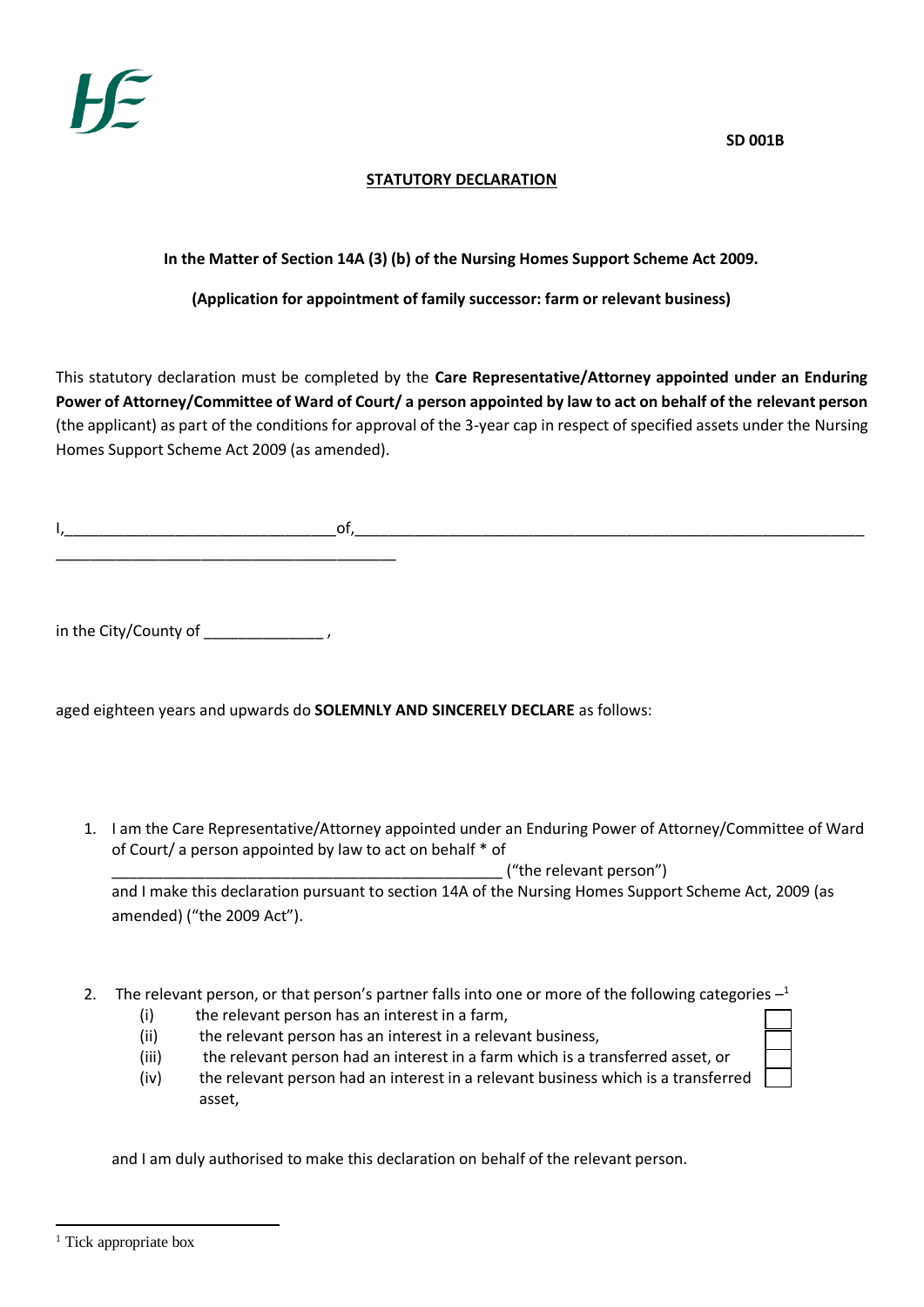3. The asset(s) in respect of which this declaration relates is/are:

\_\_\_\_\_\_\_\_\_\_\_\_\_\_\_\_\_\_\_\_\_\_\_\_\_\_\_\_\_\_\_\_\_\_\_\_\_\_\_\_\_\_\_\_\_\_\_\_\_\_\_\_\_\_\_\_\_\_\_\_\_\_\_

(hereinafter called "the specified asset").

\_\_\_\_\_\_\_\_\_\_\_\_\_\_\_\_\_\_\_\_\_\_\_\_\_\_\_\_\_\_\_\_\_\_\_\_\_\_

4. In relation to the specified asset, for a period of 3 years (which period need not be continuous) during the period of 5 years ending with the day on which the relevant person, began to receive care services, a substantial part of the working time of  $-2$ 

\_\_\_\_\_\_\_\_\_\_\_\_\_\_\_\_\_\_\_\_\_\_\_\_\_\_\_\_\_\_\_\_\_\_\_\_\_\_\_\_\_\_\_\_\_\_\_\_\_\_\_\_\_\_\_\_\_\_\_\_\_\_\_\_\_\_\_\_\_\_\_\_\_\_\_\_\_\_\_\_\_\_\_\_\_\_\_\_

- (i) the relevant person,
- (ii) the person specified in the application as the family successor,
- (iii) a person appointed as a family successor in respect of the relevant person,
- (iv) a person who meets the condition under section 14A (3) (a) of the 2009 Act and is spe $\epsilon$ <sub>rre</sub>d in any other application made by the relevant person under section 14A of the 2009 Act which has not been refused under section 14A(2)(b) of the 2009 Act, or
- (v) the relevant person's partner,

was regularly and consistently applied to running the family asset.

5. I make this solemn declaration conscientiously believing the same to be true and by virtue of the Statutory Declarations Act 1938.

| <b>Signature of Declarant:</b> |  |
|--------------------------------|--|
|--------------------------------|--|

|     | <b>DECLARED</b> before me                                        | (name in            |
|-----|------------------------------------------------------------------|---------------------|
|     | capitals) a (notary public) (commissioner for oaths) (peace      |                     |
|     | commissioner) (practicing solicitor) by                          |                     |
|     |                                                                  | (name of declarant) |
| (1) | who is known to me                                               |                     |
| (2) | who has been identified to me by                                 |                     |
|     |                                                                  |                     |
|     | who is personally known to me                                    |                     |
| (3) | who has identified himself/herself to me by reference to his/her |                     |
|     | passport/driver's licence                                        |                     |
|     | bearing serial number                                            |                     |
|     | this $\qquad \qquad \text{day of} \qquad \qquad$<br>202          |                     |

-<sup>2</sup> Tick appropriate box